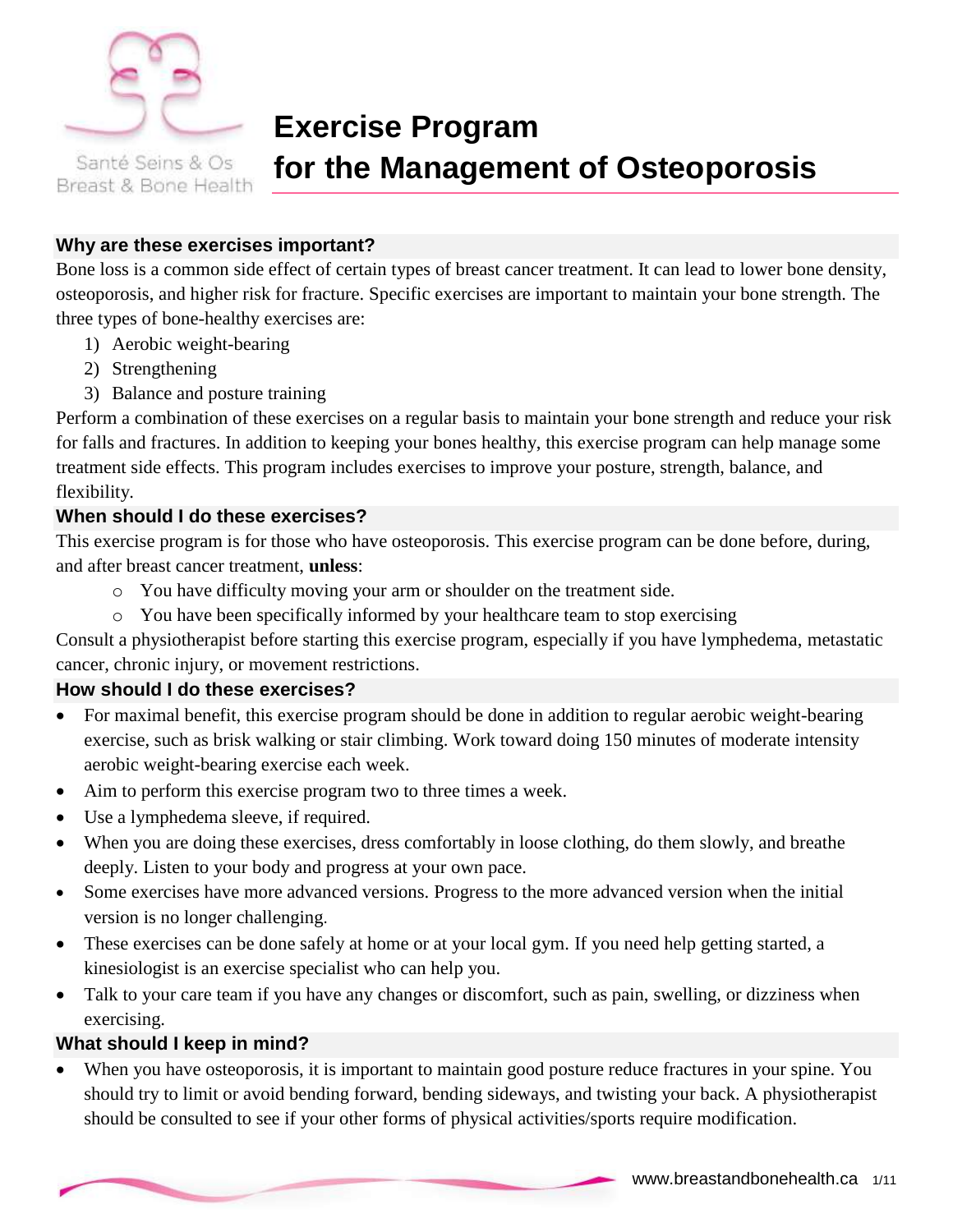# **POSTURE EDUCATION**

**1. The Box** 



- Imagine your torso is a box. The corners of the box are at your shoulders and hips.
- Lift breast bone slightly as if to show off a necklace/bowtie.
- Keep box intact as you go about your daily activities.

**2. Hip Hinging**



**3. Unloaded position**



- Start by standing with good postural alignment.
- Place hands in the crease of your hips.
- Bend at the hips over your hands while sticking your bottom back slightly.

- Lie flat on your back with your knees bent and arms by your side, palms face up.
- Make sure chin is pointing straight up to the ceiling.
- Relax in position.

HOLD: 5 minutes REPEAT: 2 times per day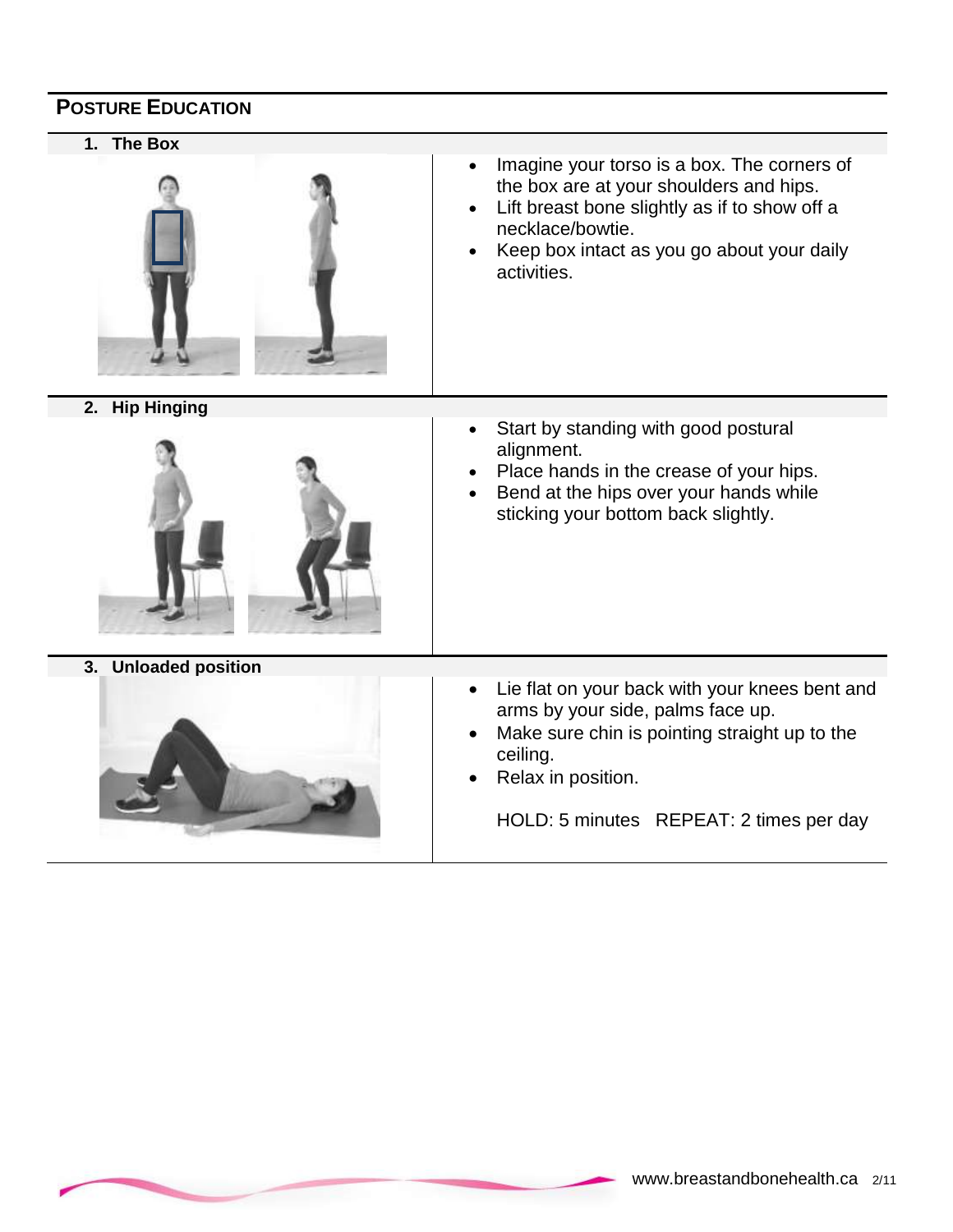# **STRENGTHENING**

| Place feet hip-width apart, hands in crease of<br>hips.<br>Push your hips backwards and stick your<br>bottom out.<br>Slowly bend your knees and lower yourself<br>gently into a sitting position in the middle of<br>the chair.<br>Lean body forward and push off to stand.<br>SETS: 2 REPETITIONS: 8 - 12         |
|--------------------------------------------------------------------------------------------------------------------------------------------------------------------------------------------------------------------------------------------------------------------------------------------------------------------|
|                                                                                                                                                                                                                                                                                                                    |
| Place hands on wall a little wider than<br>shoulder-width apart and just below shoulder<br>height.<br>Bend at the elbows and stop before your<br>forehead touches the wall.<br>Go back to start position.<br>Keep your spine in a straight line throughout<br>the entire movement.<br>SETS: 2 REPETITIONS: 8 - 12  |
|                                                                                                                                                                                                                                                                                                                    |
| Lie with knees bent and arms placed at your<br>sides, palms face up.<br>Push lightly into the floor with the back of your<br>shoulders.<br>Squeeze your buttocks, thighs and abdominal<br>muscles to lift your pelvis. Do not use your<br>back.<br>Lower slowly until you reach the ground.                        |
| SETS: 2 REPETITIONS: 8 - 12                                                                                                                                                                                                                                                                                        |
| Lying down on stomach, chin is tucked in and<br>arms are placed out in front of you.<br>Gently press pelvic bones into floor and<br>squeeze lower abdominal muscles.<br>Raise one arm while keeping your core<br>stable.<br>Hold for 2-3 seconds and return to initial<br>position.<br>SETS: 2 REPETITIONS: 8 - 12 |
|                                                                                                                                                                                                                                                                                                                    |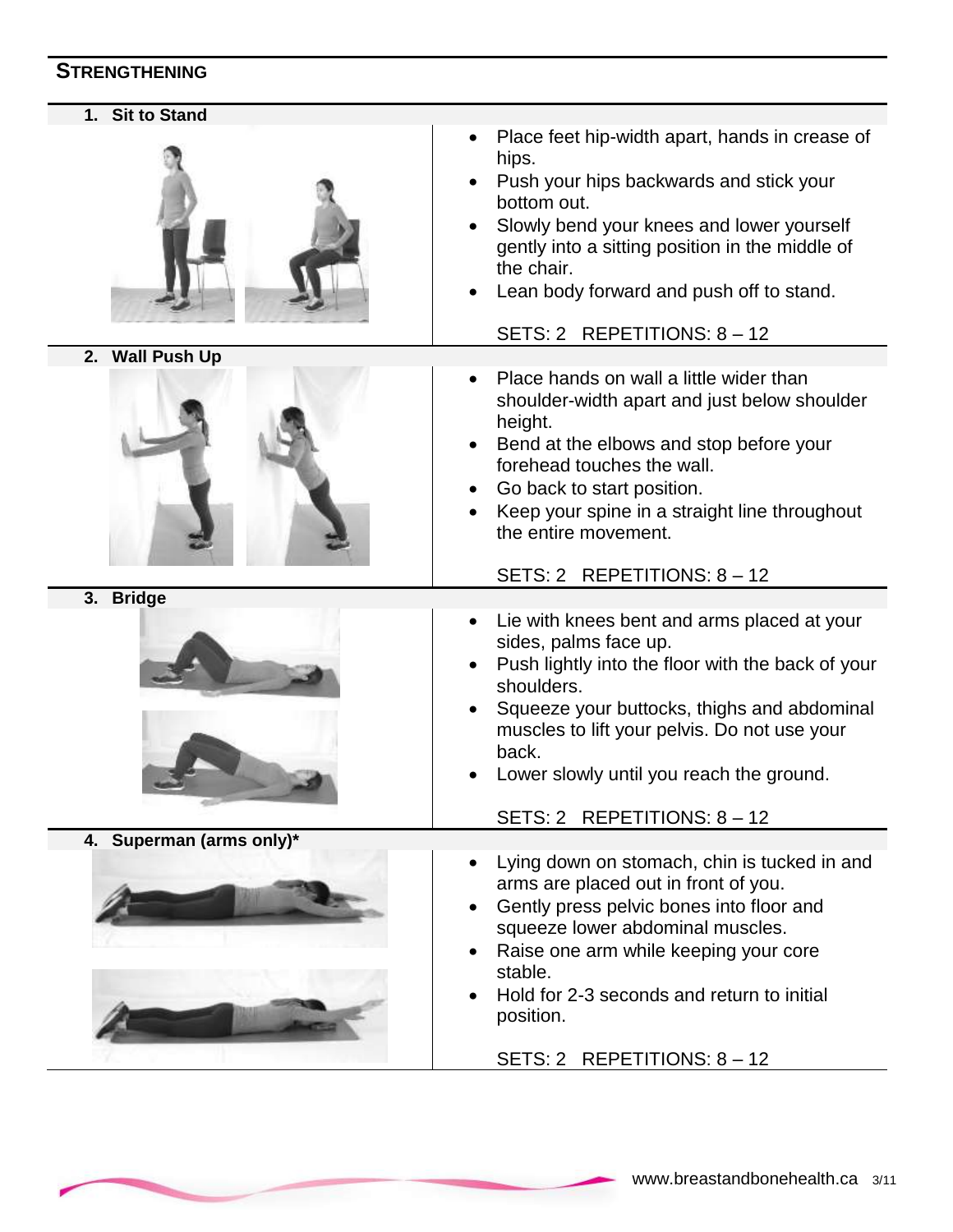| 5. Lift & Squeeze (Hands along sides)* |                                                                                                                                                                                                                                                                                                                                                                       |
|----------------------------------------|-----------------------------------------------------------------------------------------------------------------------------------------------------------------------------------------------------------------------------------------------------------------------------------------------------------------------------------------------------------------------|
|                                        | Lying down on stomach, chin is tucked in and<br>arms are placed along your sides, palms face<br>up.<br>Gently press pelvic bones into floor and<br>squeeze shoulder blades together.<br>Raise your breast bone and shoulders off the<br>floor.<br>Be sure to look at floor throughout exercise,<br>do not hyperextend your neck.<br>SETS: 2 REPETITIONS: 8 - 12       |
| <b>Head Cradle*</b><br>6.              |                                                                                                                                                                                                                                                                                                                                                                       |
|                                        | Stand with a straight back.<br>Place your right hand on your right hip then<br>place your left hand over your right hand.<br>Pull the elastic up along your right side over<br>your head while keeping your elbow bent<br>throughout the entire movement.<br>Return to start position with control.<br>SETS: 2 REPETITIONS: 8 - 12                                    |
|                                        |                                                                                                                                                                                                                                                                                                                                                                       |
| 7. Bow & Arrow                         | Stand with a straight back and lift breast<br>bone.<br>Hold elastic in both hands and lift arms up to<br>shoulder height.<br>Keep your left arm straight and immobile.<br>Pull the right arm backward by bending at the<br>elbow and bringing your arm out to a 90°<br>angle with your body.<br>Return to start position with control.<br>SETS: 2 REPETITIONS: 8 - 12 |
| 8. Side Pull                           |                                                                                                                                                                                                                                                                                                                                                                       |
|                                        | Hold elastic in both hands.<br>Lift arms up to shoulder height and keep<br>elbows straight.<br>Pull elastic straight out to the side, across the<br>chest.<br>Return to start position with control.<br>SETS: 2 REPETITIONS: 8 - 12                                                                                                                                   |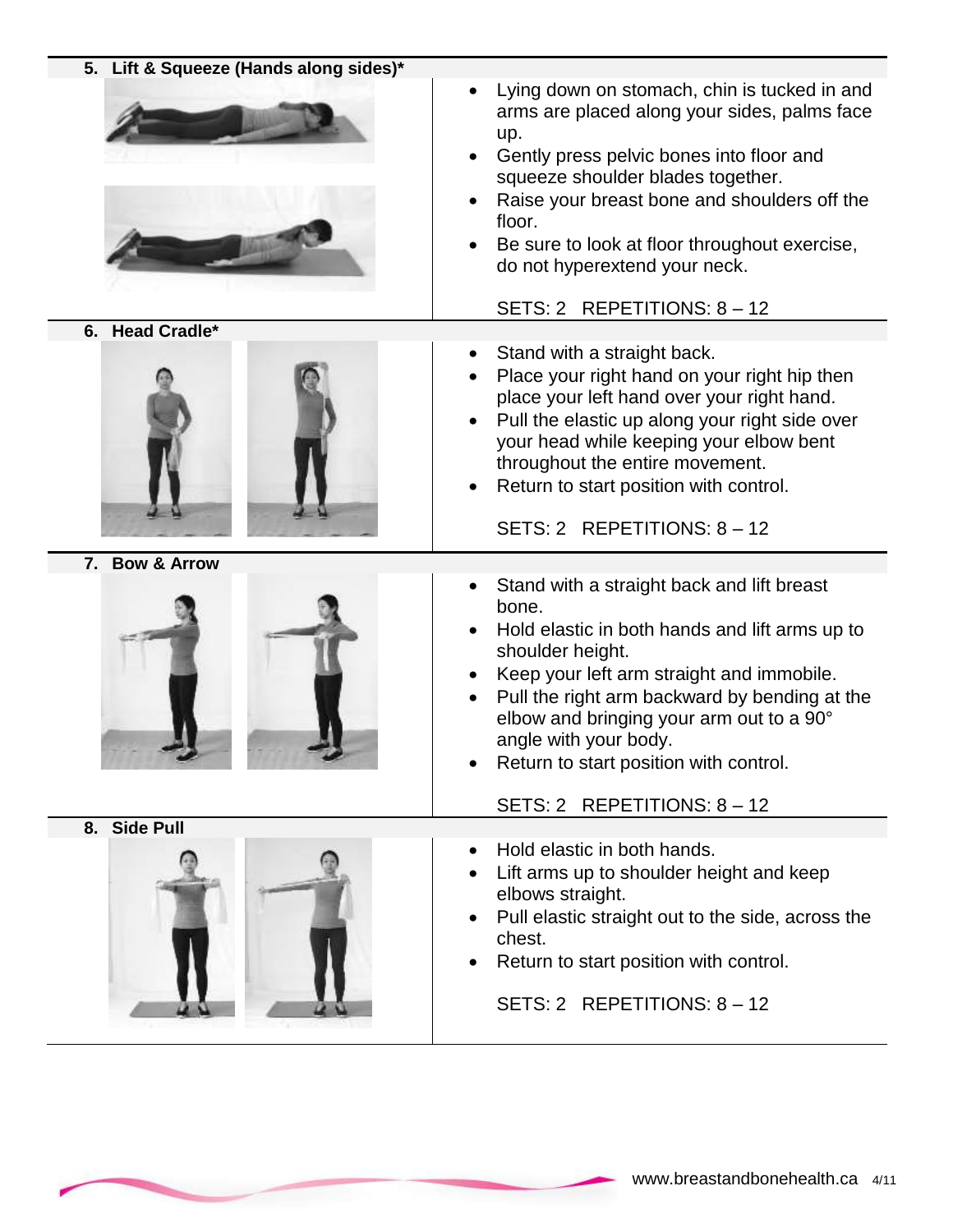**9. The Overhead**



**10. Arm Rotation**



**11. Knee Lift\***



**12. Plank (on chair)**



- Hold elastic in both hands at hip level and shoulder-width apart.
- Keeping elbows straight and a steady tension in the elastic, bring arms overhead as far as possible.
- Keep your back completely flat on the floor during the entire movement.
- Return to initial position with control.

# SETS: 2 REPETITIONS: 8 – 12

- Lying down on back, bend both elbows to 90° and tuck elbows into your sides.
- Pull on elastic by bringing your hand towards the ground.
- Make sure to keep elbow stuck to rib cage at all times.
- Return to initial position with control.

SETS: 2 REPETITIONS: 8 – 12

- Lie on your back with your knees bent, feet flat on the floor and arms at your sides.
- Tighten abdominal muscles by pulling in belly button and flattening lower back against the floor.
- Lift the leg up to 90° and lower slowly while keeping your lower back pressed into the floor.
- Repeat on the other side.

SETS: 2 REPETITIONS: 8 – 12

- Place hands on chair directly under shoulders.
- Contract abdominals and lift yourself up in a straight line from head to toes.
- Do not arch your lower back.
- Hold position for required time.

SETS: 2 HOLD: \_\_\_\_\_\_\_seconds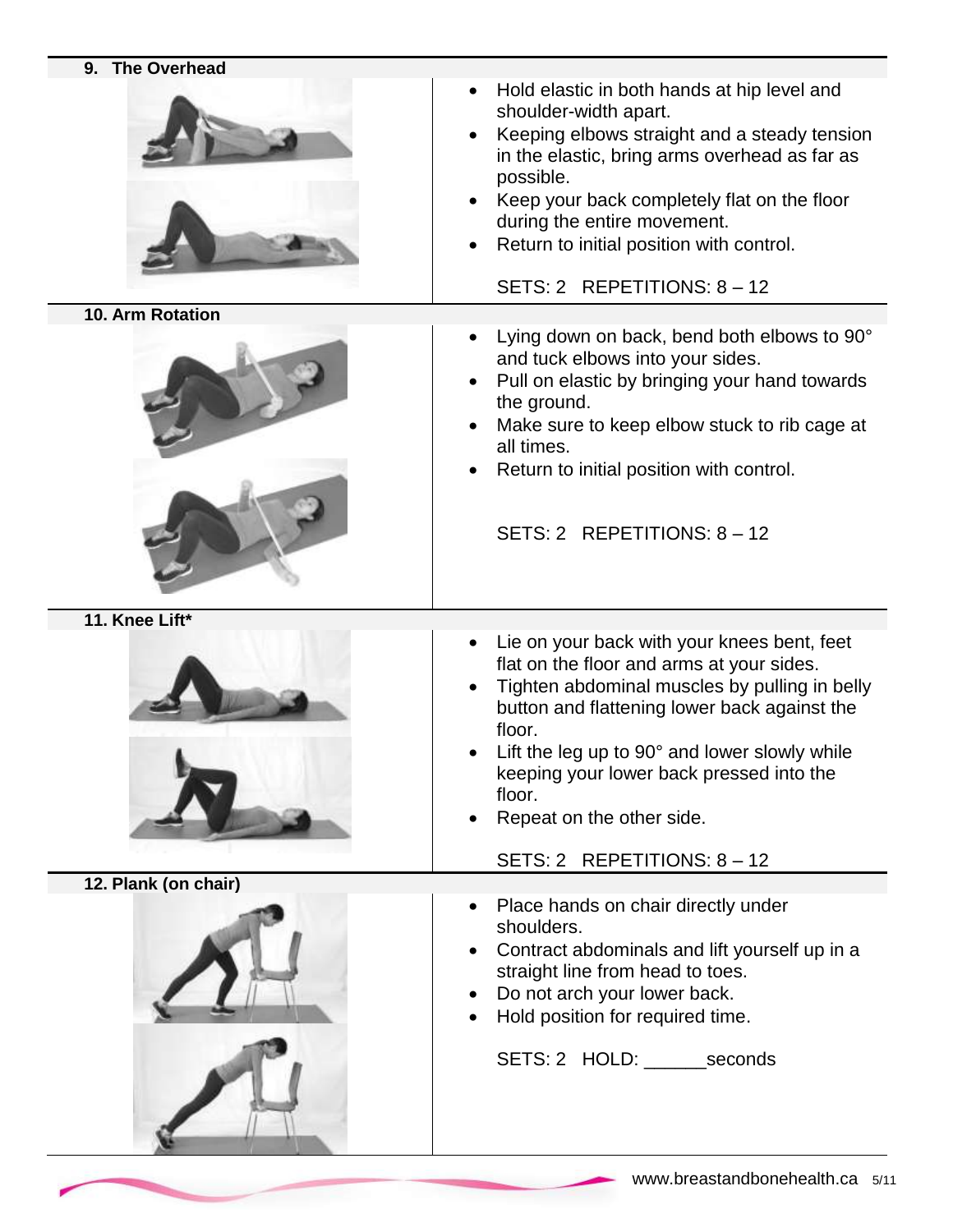#### **\*Advanced – The Salute**



**\*Advanced - Superman (legs only)**



- Hold elastic with both hands and place your left hand over your right hand on your left hip.
- Pull the elastic up along left side over your head with left arm.
- Return to start position with control.
- To change sides, place right hand over the left hand on your right hip.

SETS: 2 REPETITIONS: 8 – 12

- Lying down on stomach, chin is tucked in and arms are placed out in front of you.
- Gently press pelvic bones into floor and squeeze lower abdominal muscles.
- Raise one leg while keeping your core stable.
- Hold for 2-3 seconds and return to initial position.

SETS: 2 REPETITIONS: 8 – 12

**\*Advanced - Superman (arm and leg)**



**\*Advanced – Lift & Squeeze (hands in back)**



- Lying down on stomach, chin is tucked in and arms are placed out in front of you.
- Gently press pelvic bones into floor and squeeze lower abdominal muscles.
- Raise opposite arm and leg while keeping your core stable.
- Hold for 2-3 seconds and return to initial position.

SETS: 2 REPETITIONS: 8 – 12

- Lying down on stomach, chin is tucked in and arms are placed in your lower back, palms face up.
- Gently press pelvic bones into floor and squeeze shoulder blades together.
- Raise your breast bone and shoulders off the floor.
- Be sure to look at floor throughout exercise, do not hyperextend your neck.

SETS: 2 REPETITIONS: 8 – 12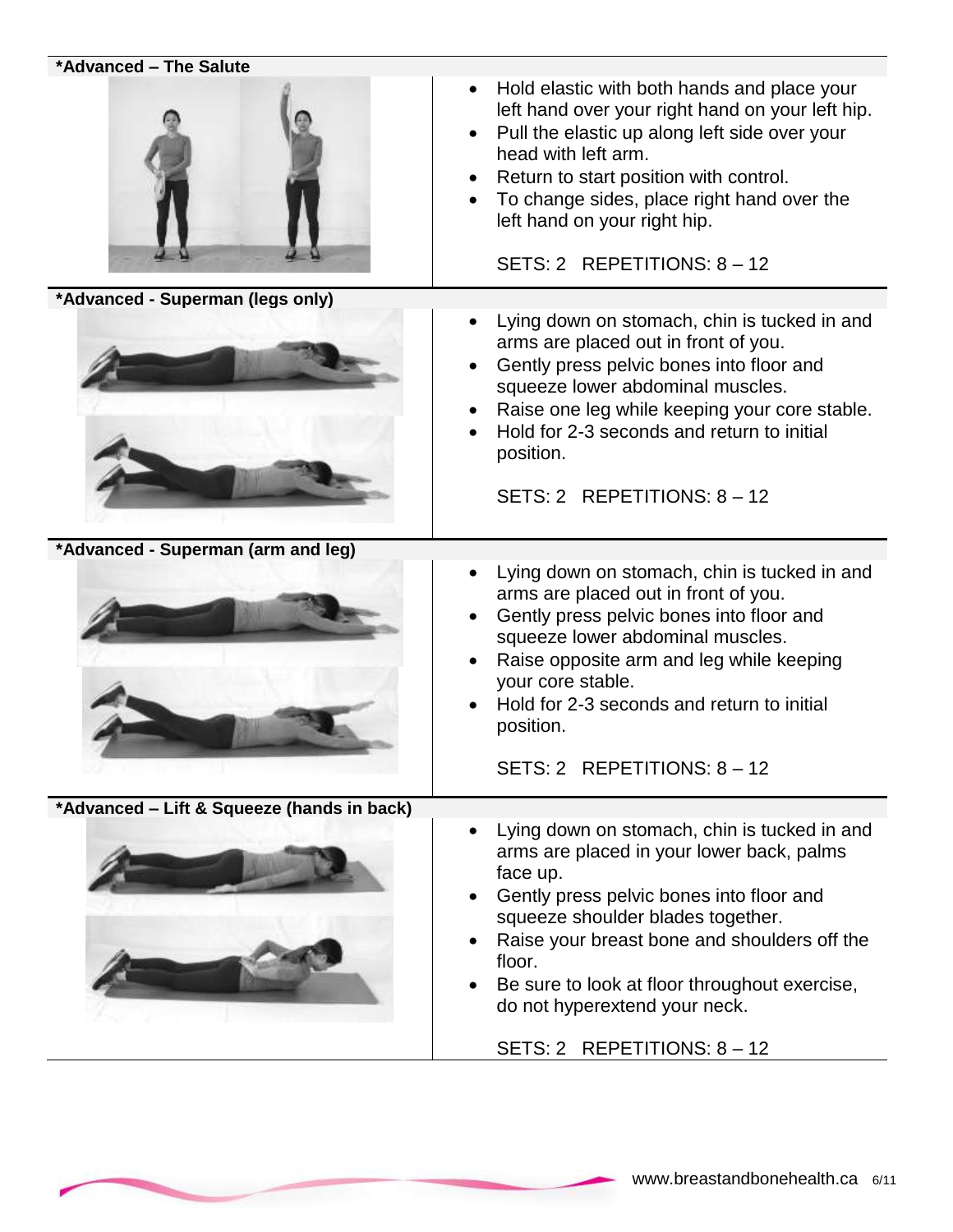| *Advanced - Lift & Squeeze (arms in a "T")     |                                                                                                                                                                                                                                                                                                                                                                                                 |
|------------------------------------------------|-------------------------------------------------------------------------------------------------------------------------------------------------------------------------------------------------------------------------------------------------------------------------------------------------------------------------------------------------------------------------------------------------|
|                                                | Lying down on stomach, chin is tucked in and<br>arms are placed straight out to the sides at<br>shoulder height, palms face down.<br>Gently press pelvic bones into floor and<br>squeeze shoulder blades together.<br>Raise your breast bone and shoulders off the<br>floor.<br>Be sure to look at floor throughout exercise,<br>do not hyperextend your neck.                                  |
|                                                | SETS: 2 REPETITIONS: 8 - 12                                                                                                                                                                                                                                                                                                                                                                     |
| *Advanced - Lift & Squeeze (arms in a "W")     | Lying down on stomach, chin is tucked in and<br>arms are placed out to the sides at shoulder<br>height, elbows bent to 90°, palms face down.<br>Gently press pelvic bones into floor and<br>squeeze shoulder blades together.<br>Raise your breast bone and shoulders off the<br>floor.<br>Be sure to look at floor throughout exercise,<br>do not hyperextend your neck.                       |
|                                                | SETS: 2 REPETITIONS: 8 - 12                                                                                                                                                                                                                                                                                                                                                                     |
| *Advanced - Lift & Squeeze (arms out in front) | Lying down on stomach, chin is tucked in and<br>$\bullet$<br>arms are placed straight out in front of you,<br>palms face down.<br>Gently press pelvic bones into floor.<br>Raise your breast bone and shoulders off the<br>floor.<br>Be sure to look at floor throughout exercise,<br>do not hyperextend your neck.<br>SETS: 2 REPETITIONS: 8 - 12                                              |
| *Advanced - Beginner Deadbug                   |                                                                                                                                                                                                                                                                                                                                                                                                 |
|                                                | Lie down on back with both feet flat on the<br>floor and one arm raised straight above your<br>head.<br>Flatten your lower back on the floor by pulling<br>your navel slightly in.<br>Raise arm over your head as you lift the<br>opposite leg up to 90°, then lower your arm<br>and leg without losing the abdominal<br>contraction.<br>Repeat and switch foot.<br>SETS: 2 REPETITIONS: 8 - 12 |
|                                                |                                                                                                                                                                                                                                                                                                                                                                                                 |
|                                                | www.breastandbonehealth.ca 7/11                                                                                                                                                                                                                                                                                                                                                                 |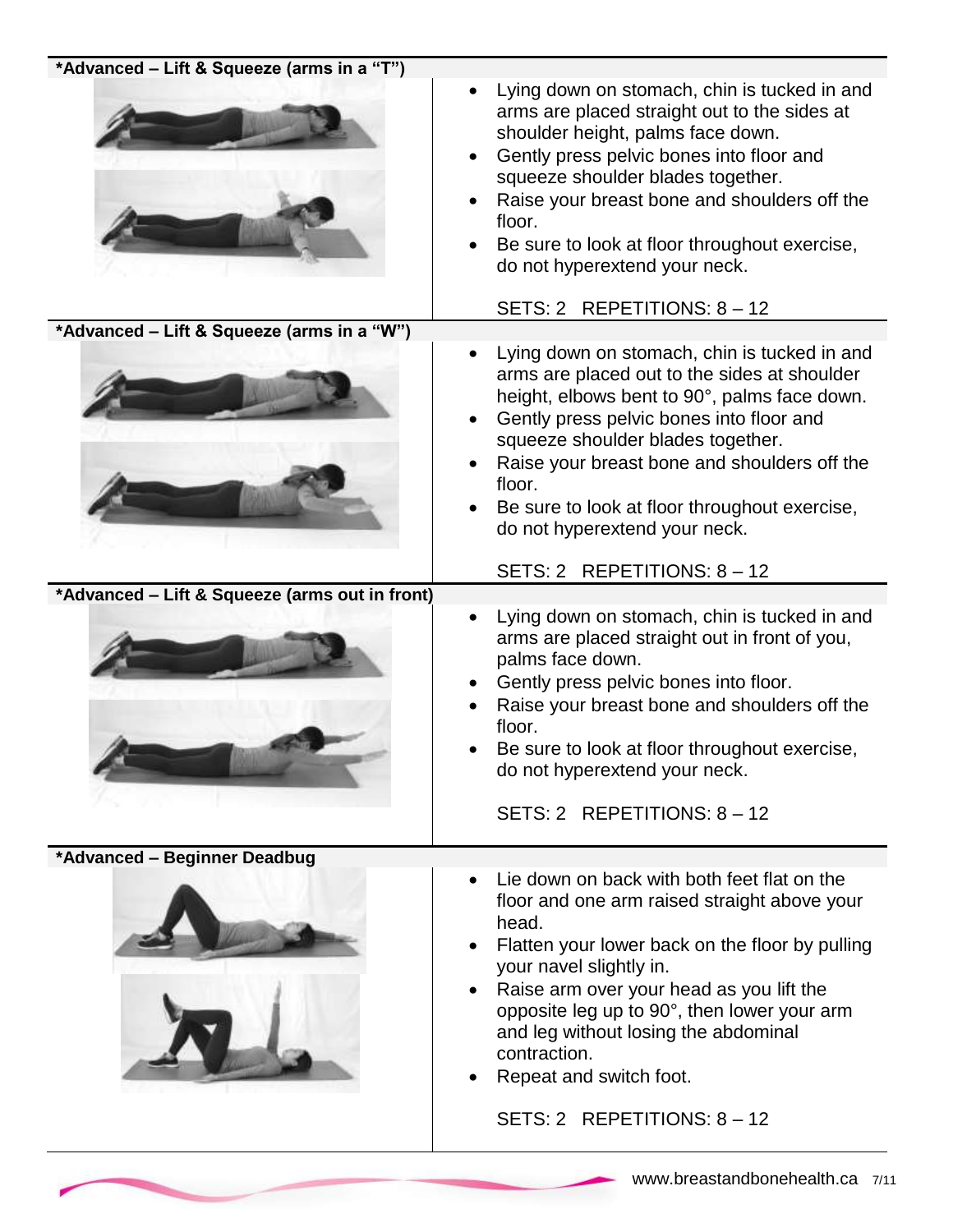## **BALANCE AND AGILITY**

**1. Tandem Stance**



- Stand beside a steady chair or wall.
- Place heel of one foot in front of toes of the other foot.
- Hold position for 20 seconds.
- To increase difficulty, try with eyes closed

**2. Single Leg Stance**



 Hold position for 20 seconds. To increase difficulty, try with eyes closed.

• Transfer weight to one foot and lift other foot

• Stand beside a steady chair or wall.

off the ground.

**3. Tandem Walk**



- Make sure to perform this exercise near a wall or counter top for increased safety.
- Walk forwards by placing one foot directly in front of the other, heel to toe.
- To increase difficulty, try to walk backwards.

**4. Four Square\***



- Start in square 1, facing square 2.
- Step into each square as fast as possible following this sequence:

1-2-3-4-1-4-3-2-1

 Be sure that both feet must step into each box.

SETS:  $2 - 3$  REPETITIONS:  $3 - 5$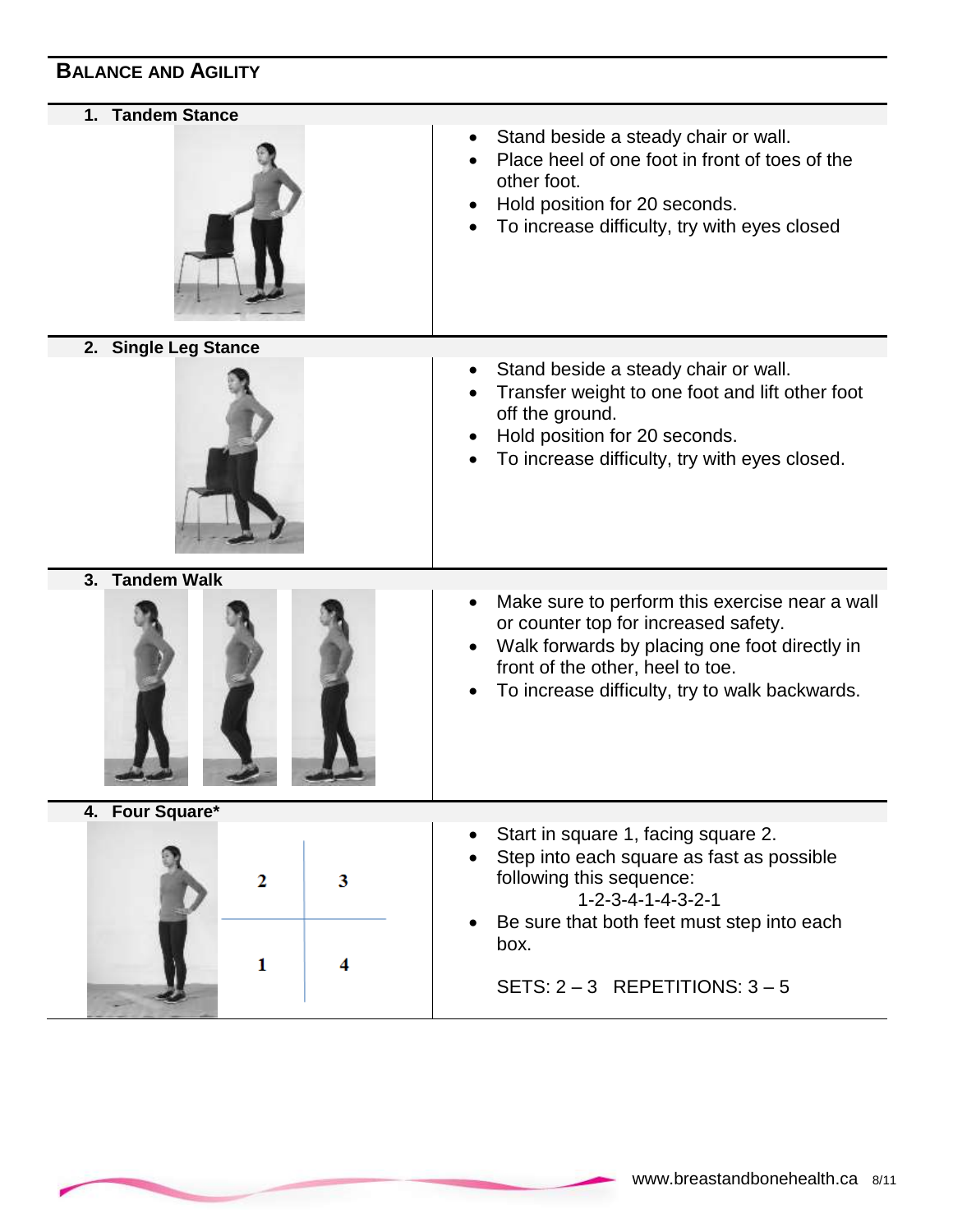| *Advanced - Front Step Over |                                                                                                                                                                                                                                                                 |
|-----------------------------|-----------------------------------------------------------------------------------------------------------------------------------------------------------------------------------------------------------------------------------------------------------------|
|                             | Place elastic on floor.<br>Stand facing elastic and take a big step<br>forward to step over the elastic.<br>Continue to face forward while you take a big<br>step backwards to return to initial position.<br>SETS: $2 - 3$ REPETITIONS: $3 - 5$                |
| *Advanced - Side Step Over  |                                                                                                                                                                                                                                                                 |
|                             | Place elastic on floor.<br>Stand with the elastic at your side and take a<br>big step sideways to step over the elastic.<br>Continue to face forward while you take a big<br>step sideways to return to initial position.<br>SETS: $2 - 3$ REPETITIONS: $3 - 5$ |
| *Advanced - Karaoke Step    |                                                                                                                                                                                                                                                                 |
|                             | Make sure to perform this exercise near a wall<br>or counter top for increased safety.<br>Walk sideways by crossing one foot directly in<br>front of the other.<br>Repeat in opposite direction by crossing the<br>other foot in front.                         |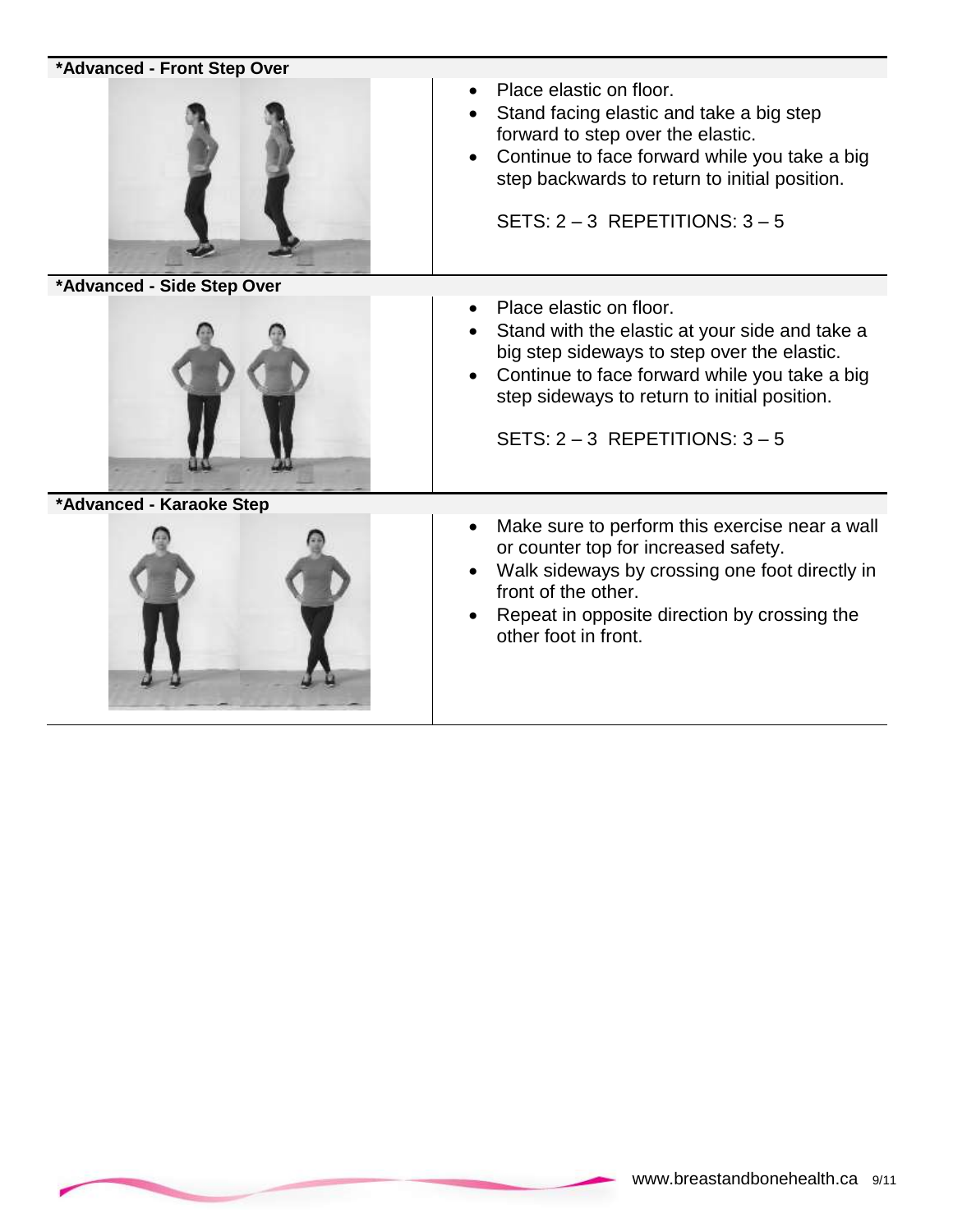# **STRETCHING**

| 1. Hamstring* |                                                                                                                                                                                                                                                                                                     |
|---------------|-----------------------------------------------------------------------------------------------------------------------------------------------------------------------------------------------------------------------------------------------------------------------------------------------------|
|               | Sit at the front edge of the chair with back<br>straight.<br>Place leg straight out in front of you with your<br>heel on the ground and toes pointing up.<br>Lean forward to feel pull behind leg while<br>keeping knee straight.<br>SETS: 2 HOLD: 30 seconds                                       |
| 2. Hip        | Sit at the front edge of the chair with back                                                                                                                                                                                                                                                        |
|               | straight.<br>Place outside of ankle on knee.<br>Lean forward to feel pull in hip.<br>SETS: 2 HOLD: 30 seconds                                                                                                                                                                                       |
| 3. Quadriceps |                                                                                                                                                                                                                                                                                                     |
|               | Stand close to a chair for support with back<br>straight.<br>Grab top of ankle and bring heel to bottom<br>until you feel a gentle stretch in front of the<br>thigh.<br>SETS: 2 HOLD: 30 seconds                                                                                                    |
| 4. Chest      |                                                                                                                                                                                                                                                                                                     |
|               | Stand straight in front of the wall.<br>Place your forearm against the wall with<br>elbow bent to 90°. Your elbow should be at<br>shoulder height.<br>Slowly rotate your body away from the wall<br>until you feel a gentle pull in front of the<br>shoulder and chest.<br>SETS: 2 HOLD: 30 seconds |